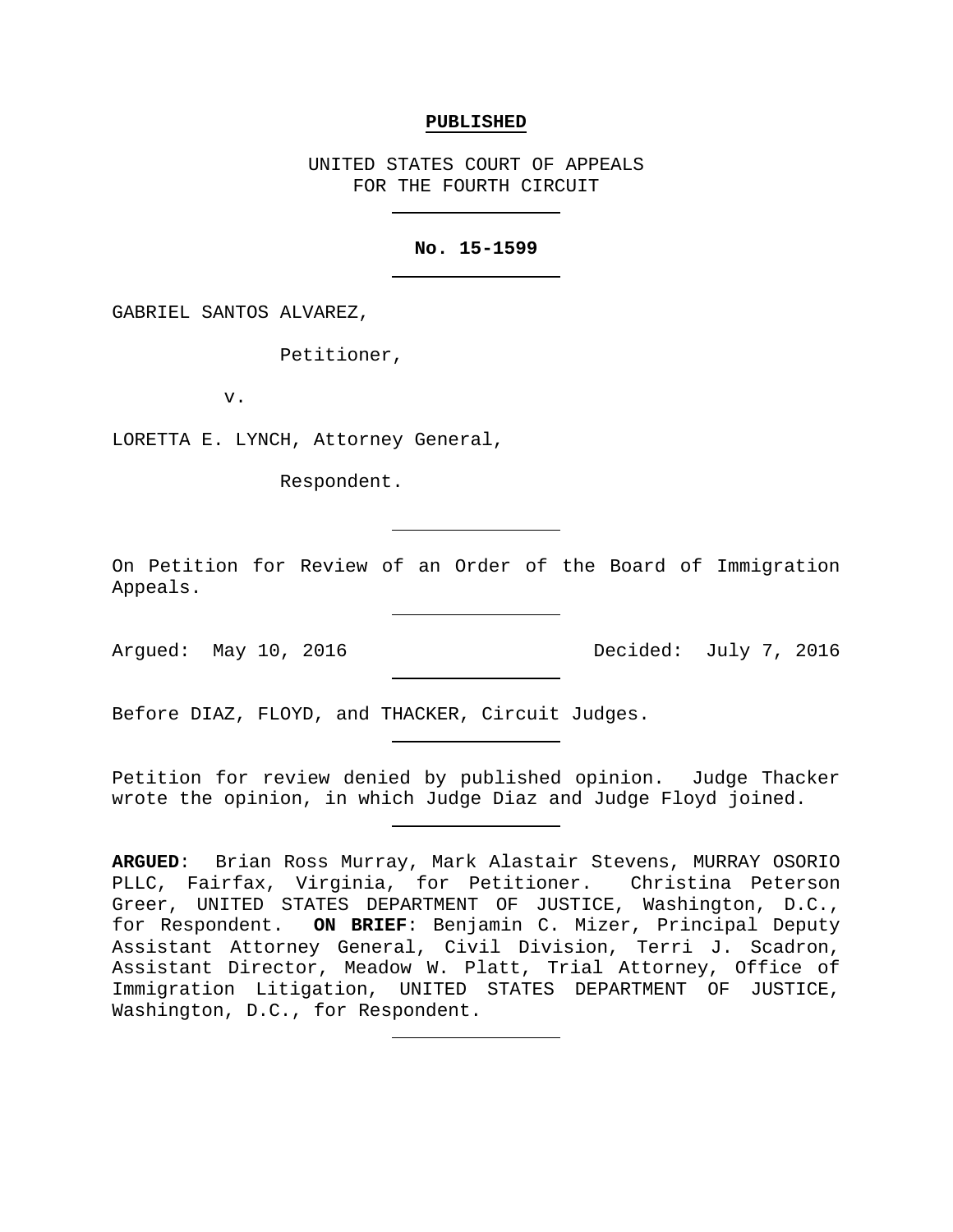THACKER, Circuit Judge:

Gabriel Santos Alvarez ("Petitioner") seeks review of a Board of Immigration Appeals ("BIA") decision finding him ineligible for cancellation of removal. The BIA reached this conclusion after determining that Petitioner's Virginia conviction for forging a public record pursuant to Virginia Code Ann. § 18.2-168 ("Virginia forgery") was an aggravated felony under the Immigration and Nationality Act ("INA"). See 8 U.S.C. § 1101(a)(43)(R) (defining aggravated felony as including "an offense relating to . . . forgery"). Petitioner challenges this determination, arguing that Virginia forgery does not "relat[e] to" the federal generic definition of forgery.

As explained below, we conclude that Virginia forgery is an aggravated felony under the INA because it is a categorical match with the federal generic definition of forgery; therefore, the state and federal forgery crimes necessarily "relat[e] to" one another. As a result, we deny the petition for review, and we deny as moot the Government's request to remand this case to the BIA.

I.

Petitioner is a citizen of Bolivia and has been a lawful permanent resident in the United States since October 6, 2002. On January 3, 2012, he was convicted of embezzlement under Virginia law and sentenced to three years in prison, all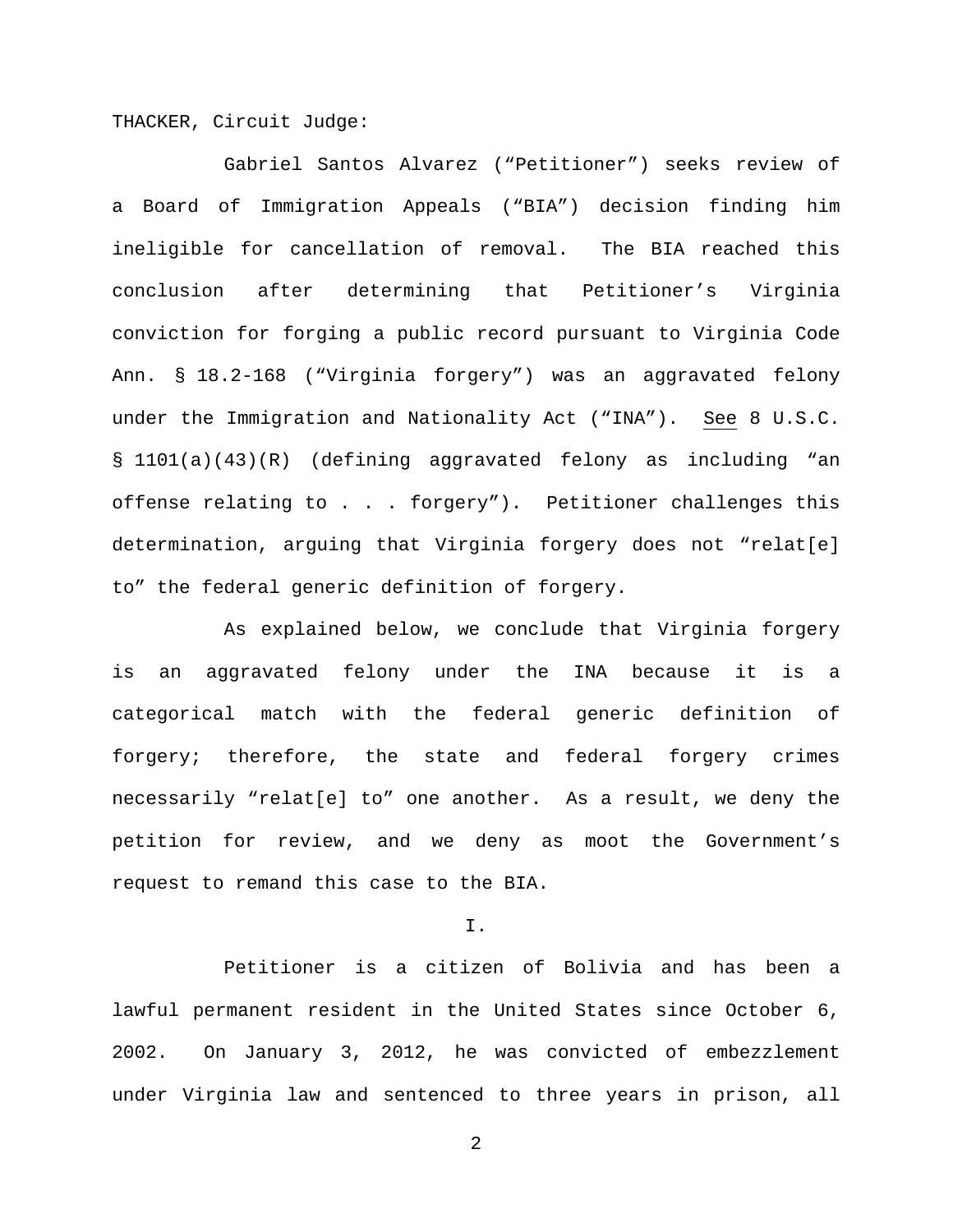suspended. Based on separate and distinct conduct, on January 31, 2014, Petitioner was convicted of forging a public record pursuant to Virginia Code Ann. § 18.2-168 and assigned another three-year sentence, with all but seven months suspended.

On August 4, 2014, the Department of Homeland Security ("DHS") issued Petitioner a Notice to Appear, charging that Petitioner was eligible for removal from the United States because he had been convicted of two crimes involving moral turpitude. See 8 U.S.C. § 1227(a)(2)(A)(ii).<sup>1</sup> At Petitioner's September 10, 2014 removal hearing, DHS filed an additional charge of removability under  $8 \text{ U.S.C.} \S 1227(a)(2)(A)(iii)$ , claiming Petitioner was an alien convicted of an aggravated felony -- specifically, an offense "relating to" forgery. Id.  $$1101(a)(43)(R).$ 

Petitioner filed an application for cancellation of removal, and DHS filed a motion to pretermit Petitioner's application, contending the aggravated felony conviction rendered Petitioner ineligible for this relief.<sup>2</sup> On October 23,

<span id="page-2-0"></span> $1$  "Any alien who at any time after admission is convicted of two or more crimes involving moral turpitude, not arising out of a single scheme of criminal misconduct, regardless of whether confined therefor and regardless of whether the convictions were in a single trial, is deportable." 8 U.S.C. § 1227(a)(2)(A)(ii).

<span id="page-2-1"></span><sup>2</sup> "The Attorney General may cancel removal in the case of an alien who is inadmissible or deportable from the United (Continued)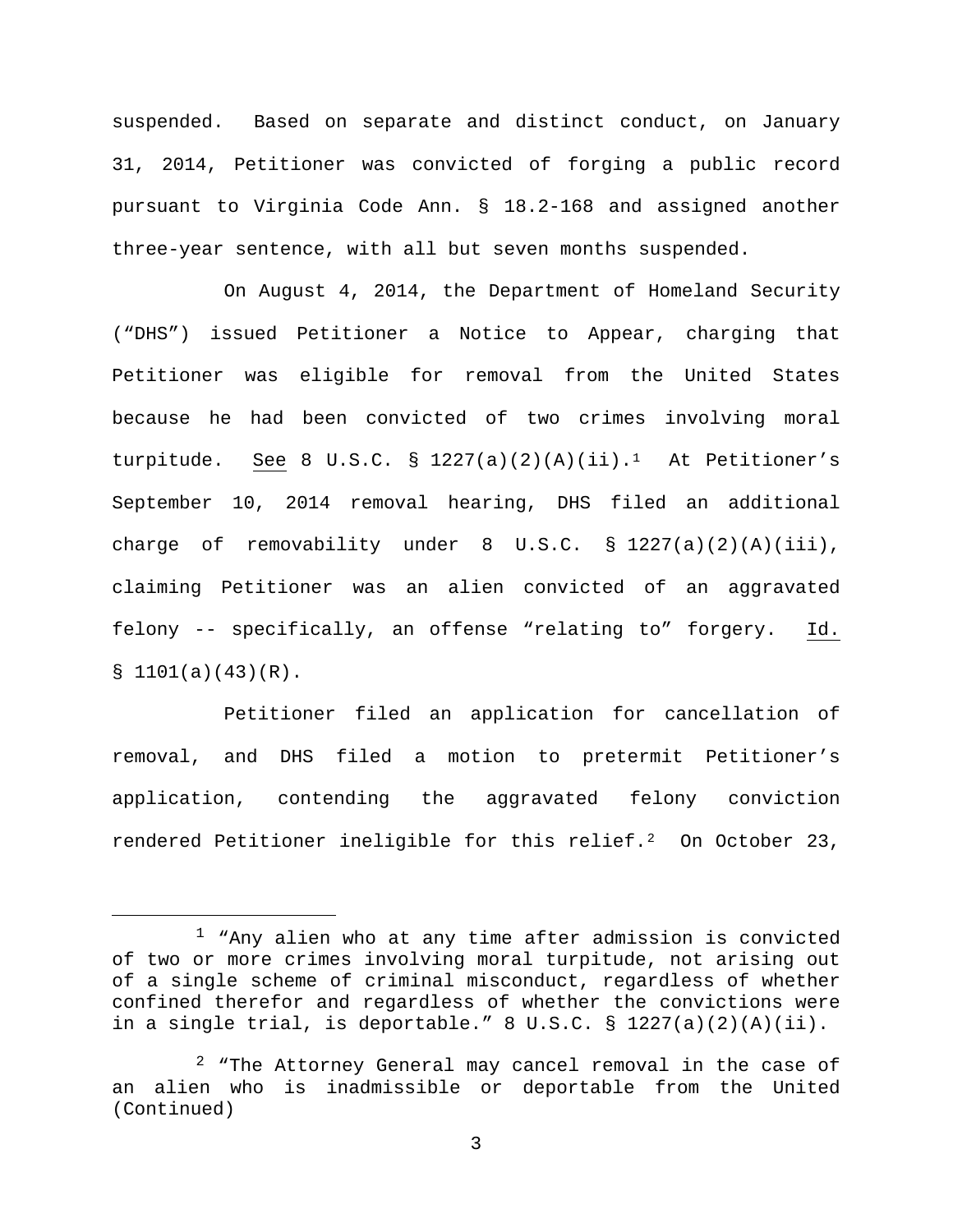2014, the immigration judge ("IJ") issued a written decision sustaining both charges of removability and granting DHS's motion to pretermit Petitioner's application. The IJ concluded that although Virginia forgery is "slightly broader" than generic federal forgery, it is nonetheless an "offense[] 'relating to'" forgery. A.R. 93-94 (quoting 8 U.S.C. § 1101(a)(4[3](#page-3-0))(R)).<sup>3</sup> Petitioner appealed to the BIA, and a single BIA judge agreed with the IJ and dismissed the appeal. Petitioner filed a timely petition for review with this court on June 4, 2015.

On October 6, 2015, the Government filed a motion to remand based on the Supreme Court's June 1, 2015 decision in Mellouli v. Lynch, 135 S. Ct. 1980 (2015) (construing the phrase "relating to" in another INA provision). We denied the motion. See Order Den. Mot. to Remand, Santos Alvarez v. Lynch, No. 15- 1599 (4th Cir. Oct. 27, 2015), ECF No. 22. On December 18, 2015, Petitioner filed an unopposed motion for stay of removal, which this court granted. See Order Granting Stay of Removal,

Ĩ.

States if the alien . . . has not been convicted of any aggravated felony." 8 U.S.C. § 1229b(a)(3).

<span id="page-3-0"></span><sup>3</sup> Citations to the "A.R." refer to the Administrative Record filed by the parties in this matter.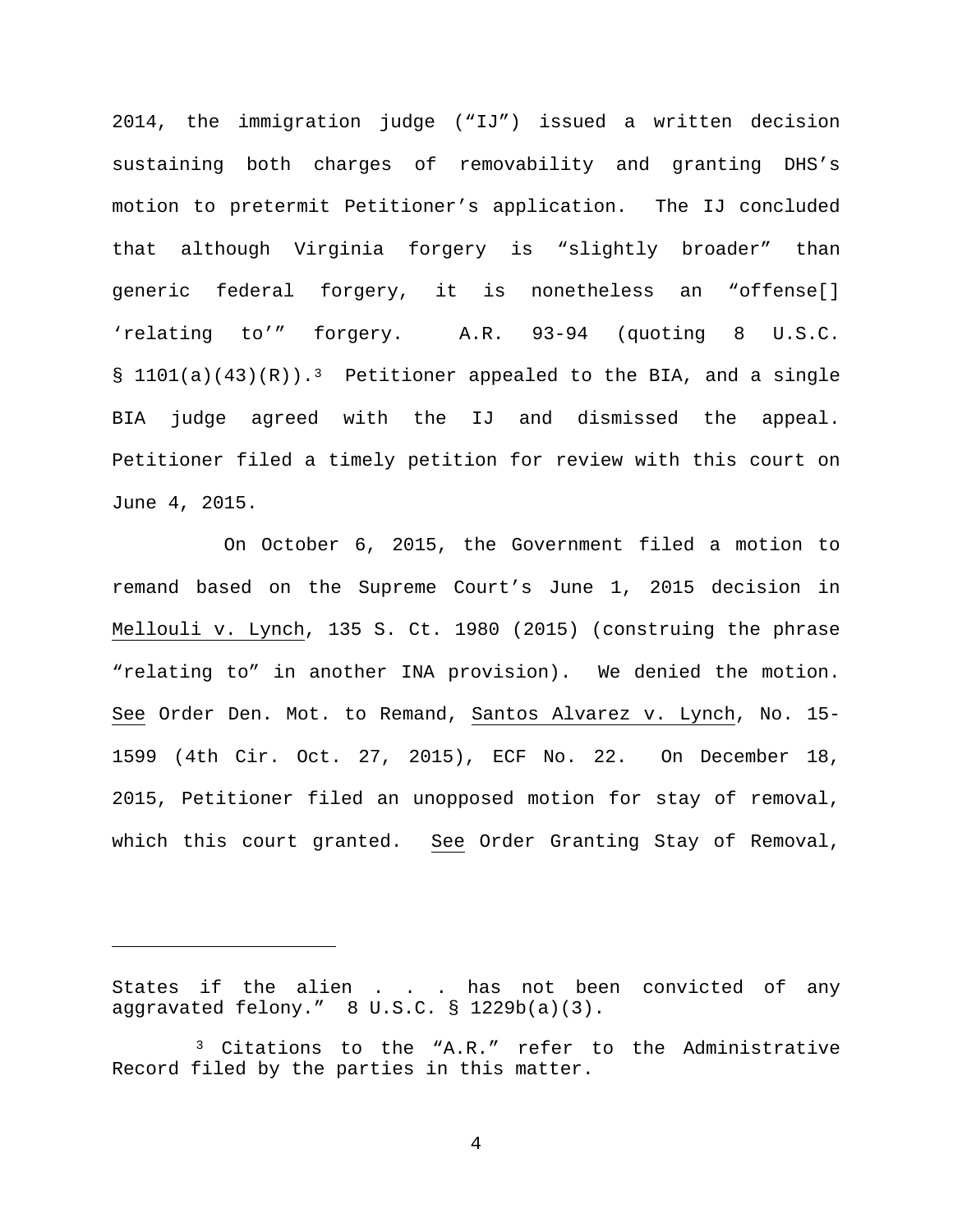Santos Alvarez v. Lynch, No. 15-1599 (4th Cir. Dec. 29, 2015), ECF No. 32.

### II.

We possess jurisdiction over the legal question of whether a crime qualifies as an "aggravated felony." See 8 U.S.C. § 1252(a)(2)(D); Espinal-Andrades v. Holder, 777 F.3d 163, 166 (4th Cir. 2015). "Although we generally defer to the BIA's interpretations of the INA, where, as here, the BIA construes statutes and state law over which it has no particular expertise, its interpretations are not entitled to deference." Omargharib v. Holder, 775 F.3d 192, 196 (4th Cir. 2014) (alterations and internal quotation marks omitted). We thus review the pure legal issue in this case de novo. See Espinal-Andrades, 777 F.3d at 166; see also Vizcarra-Ayala v. Mukasey, 514 F.3d 870, 873 (9th Cir. 2008) (reviewing de novo the issue of whether California forgery is an aggravated felony).

#### III.

In this case, we are asked to decide whether a Virginia conviction for forgery of a public record is an aggravated felony under the INA, which is defined as "an offense relating to . . . forgery . . . for which the term of imprisonment is at least one year." 8 U.S.C. § 1101(a)(43)(R). If it is not, then Petitioner may be eligible for cancellation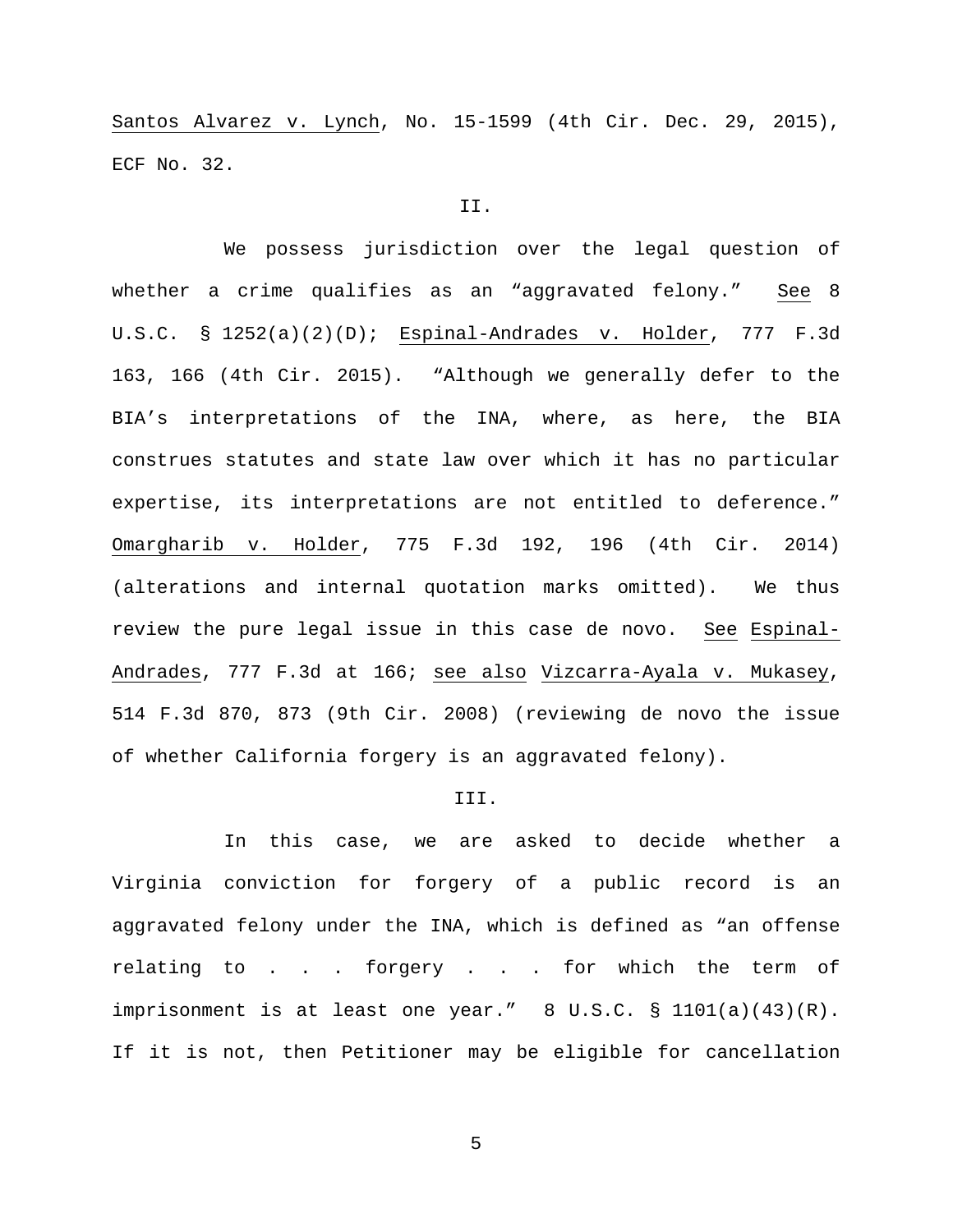of removal.[4](#page-5-0) Petitioner argues that Virginia forgery is so broad that it does not even "relat[e] to" federal forgery; therefore, it is not an aggravated felony.

## A.

In determining whether Virginia's statute is an aggravated felony, we employ the categorical approach. See Mellouli v. Lynch, 135 S. Ct. 1980, 1986 (2015); Omargharib v. Holder, 775 F.3d 192, 196 (4th Cir. 2014). Under the categorical approach, "we look not to the facts of the particular prior case, but instead to whether the state statute defining the crime of conviction categorically fits within the generic federal definition of a corresponding aggravated felony." United States v. Lopez-Collazo, --- F.3d ---, 2016 WL 3080431, at \*7 (4th Cir. June 1, 2016) (quoting Moncrieffe v. Holder, 133 S. Ct. 1678, 1684 (2013)). The federal definition "must be viewed in the abstract, to see whether the state statute shares the nature of the federal offense that serves as a point of comparison." Hernandez-Zavala v. Lynch, 806 F.3d 259, 264 (4th Cir. 2015).

A generic federal offense and a state offense "categorical[ly] match" "only if a conviction of the state

<span id="page-5-0"></span><sup>&</sup>lt;sup>4</sup> Petitioner does not challenge the BIA's conclusion that he is eligible to be removed from the United States.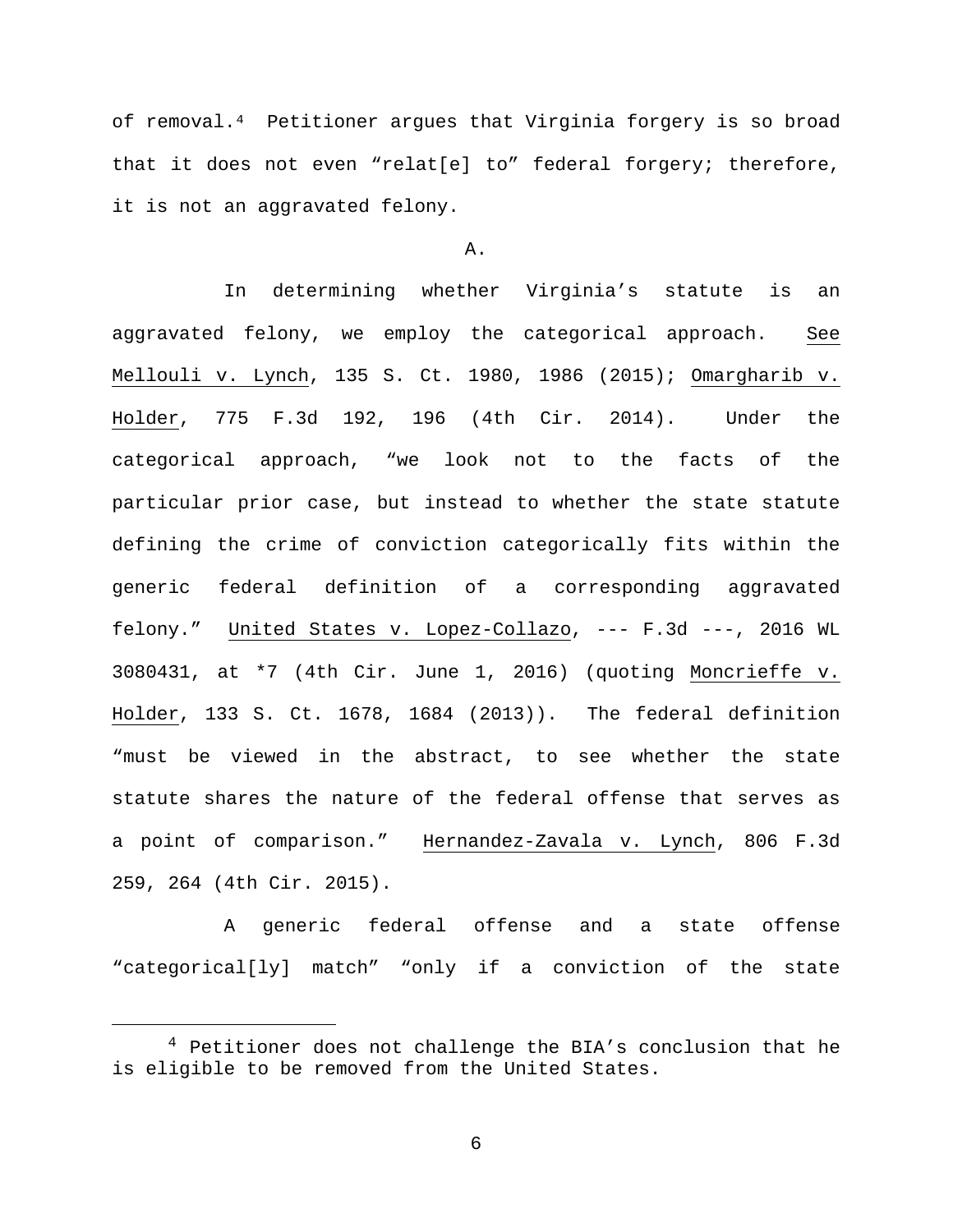offense necessarily involved facts equating to the generic federal offense." Amos v. Lynch, 790 F.3d 512, 518 (4th Cir. 2015) (internal quotation marks omitted). This issue is not settled simply because Virginia categorizes the statute at issue as "forgery." See Taylor v. United States, 495 U.S. 575, 590 (1990) (in applying categorical approach, cautioning against "depend[ing] on the definition adopted by the State of conviction").

We note that subsection  $(R)$  of  $\S$  1101 $(a)(43)$  is one of the many aggravated felonies the INA defines "expansive[ly]" as merely "relating to" a generic federal crime, in contrast to others defined as "match[ing] . . . the comparable federal crime." Denis v. Attorney Gen. of U.S., 633 F.3d 201, 207 (3d Cir. 2011). Normally, then, under the more expansive definition, the fact that the offenses "do not precisely 'match' each other is not determinative." Id. In this case, however, we conclude that the offenses match; therefore, the two statutes necessarily relate to each other.

### 1.

### Generic Federal Forgery

We first identify the federal generic meaning of forgery, as it is used in the INA.

The INA does not define "forgery," nor has the BIA. This court's decision in United States v. Jones, however, is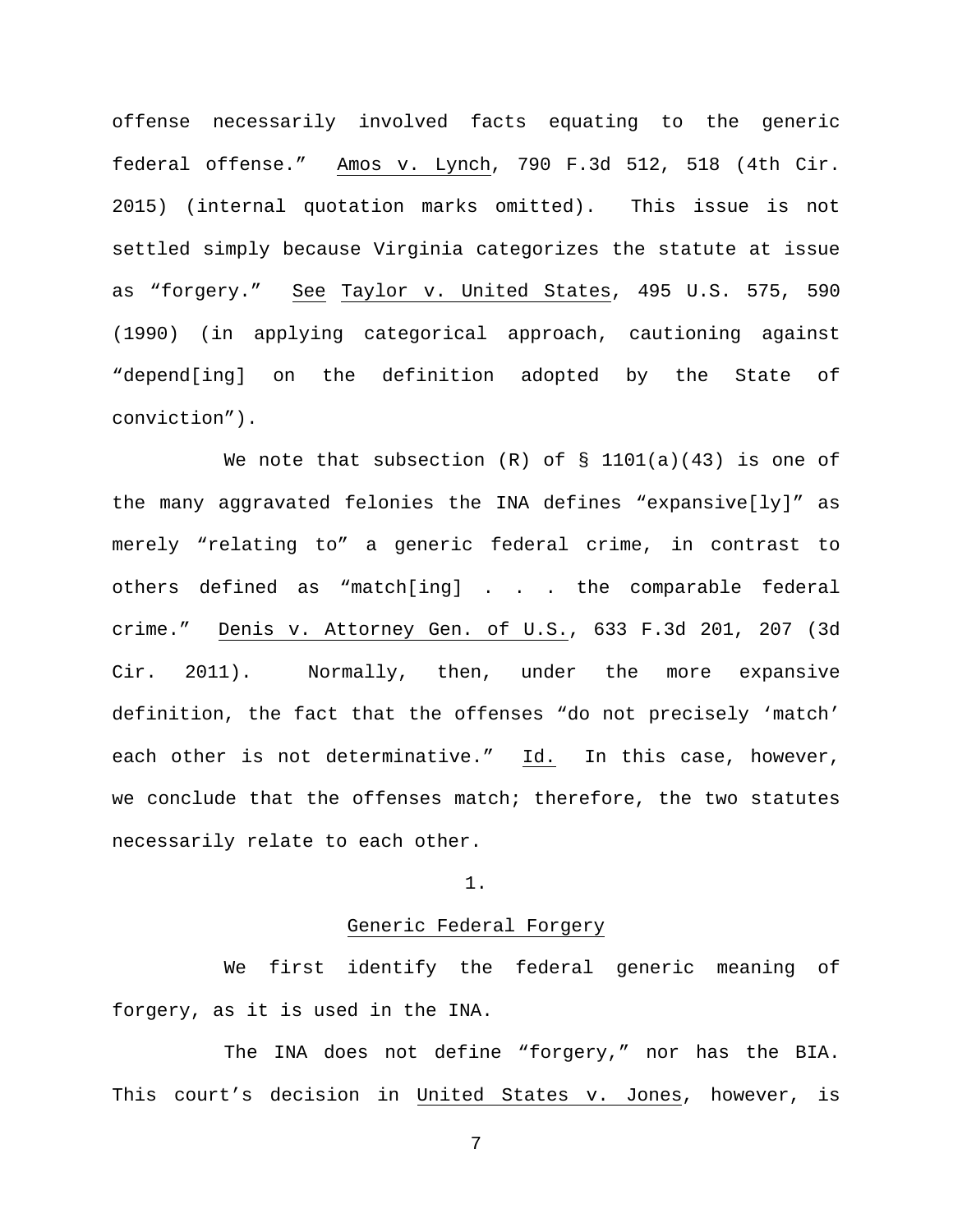instructive. See 553 F.2d 351 (4th Cir. 1977). In Jones, Michael Everston, a supervisor at Inglis, Ltd., directed an accounts payable clerk to alter vendor numbers in a computer system so that checks supposed to be paid to a vendor were instead issued to Everston's cohort, defendant Amy Jones, who then deposited the checks in her own account. See id. at 354. This court considered whether, under 18 U.S.C. § 2314, "the alteration of accounts payable documents fed into a computer which resulted in the issuance of checks payable to an improper payee" constituted forgery. Id.[5](#page-7-0)

In its analysis, this court cited with approval the Sixth Circuit's common law definition of forgery: "the false making or materially altering, with intent to defraud, of any writing, which, if genuine, might apparently be of legal efficacy or the foundation of a legal liability," Jones, 553 F.2d at 355 (quoting Carr v. United States, 278 F.2d 702, 703 (6th Cir. 1960)), which matches "other circuits' analyses of the generic offense," Vizcarra-Ayala v. Mukasey, 514 F.3d 870, 874 (9th Cir. 2008). See, e.g., Vizcarra-Ayala, 514 F.3d at 874; United States v. McGovern, 661 F.2d 27, 29 (3d Cir. 1981)

<span id="page-7-0"></span> <sup>5</sup> Section 2314 prohibits transportation of fraudulent securities, but excludes "any . . . forged . . . representation of an obligation or other security of the United States." 18 U.S.C. § 2314. Jones argued the checks issued were forgeries and therefore excluded from the scope of § 2314.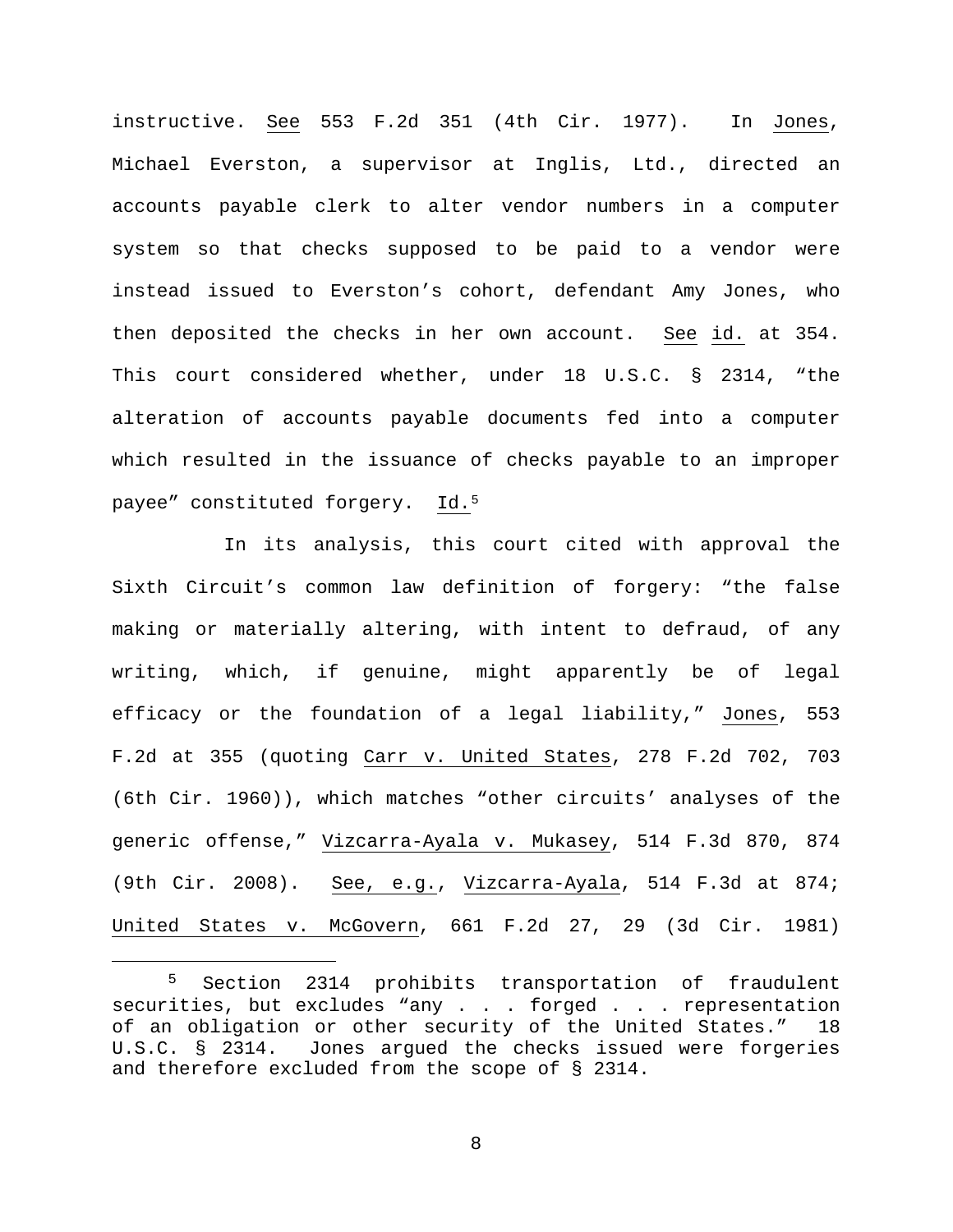("Common law forgery has three elements: (a) The false making or material alteration (b) with intent to defraud (c) of a writing which, if genuine, might be of legal efficacy."); see also Model Penal Code § 224.1(1)(b) (ALI 2015) ("A person is guilty of forgery if, with purpose to defraud . . . the actor . . . makes, completes, executes, authenticates, issues or transfers any writing so that it purports to be the act of another who did not authorize that act.").

Because the parties here dispute the breadth of the "false making" element, we focus on that aspect of the common law definition. In Jones, we recognized that, at common law, a "false making" did not include "the creation of a writing which was genuine in execution but false as to the statements of fact contained in such writing." Jones, 553 F.2d at 355 (footnote omitted). In other words, with regard to a "false making," the common law term "forged" "relate[d] to genuineness of execution and not falsity of content." Id. (quoting Marteney v. United States, 216 F.2d 760, 763 (10th Cir. 1954)).

Following this logic, we held that the checks Jones deposited into her account were not forgeries because they were "genuine instrument[s] containing a false statement of fact as to the true creditor." Jones, 553 F.2d at 355 (emphases omitted). Other decisions and treatises reflect the same distinction: forged documents or instruments must be invalid or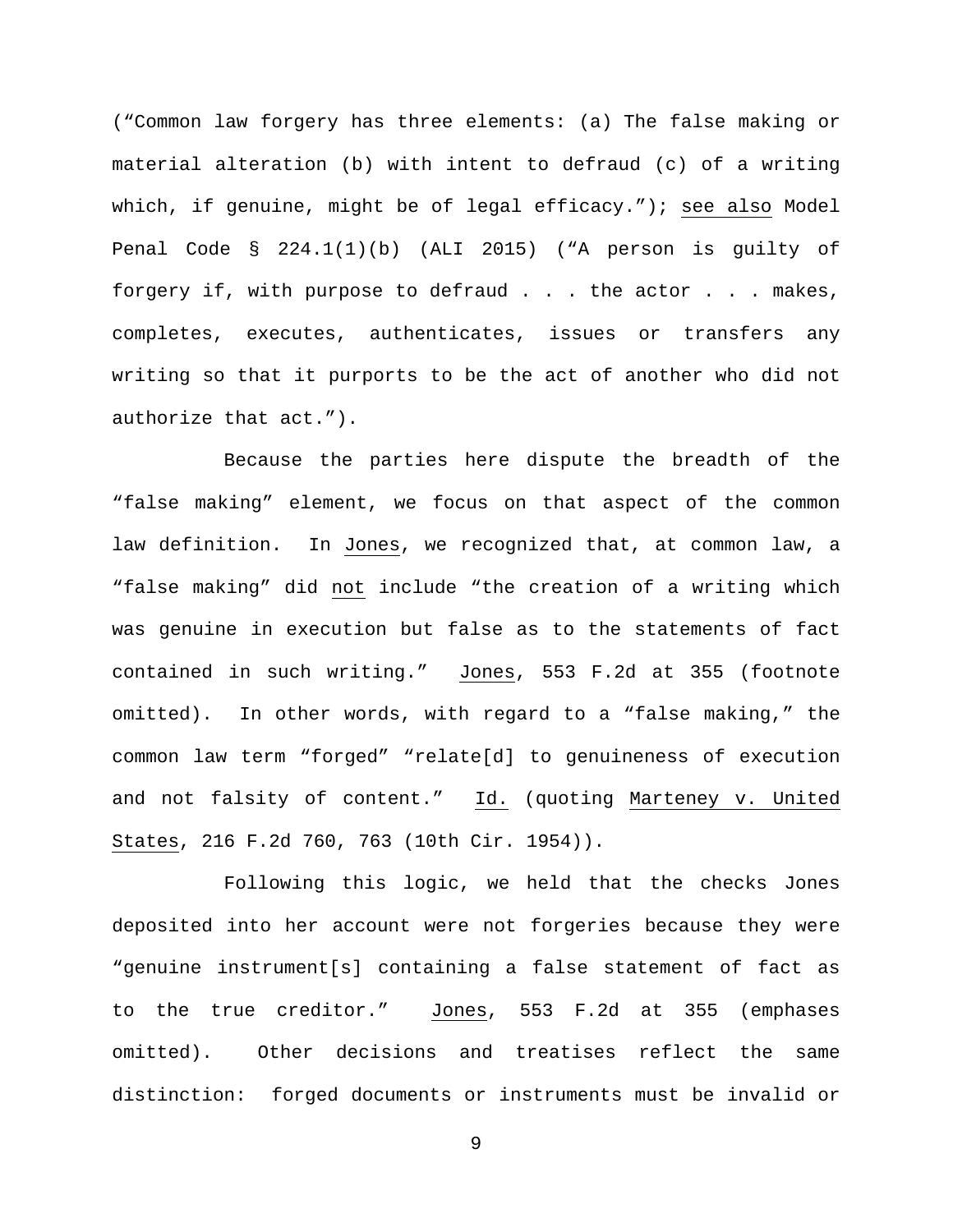falsely executed; mere falsities present in or on the document or instrument will not suffice. See, e.g., Moskal v. United States, 498 U.S. 103, 109 (1990) (suggesting that the term "forged" in 18 U.S.C. § 2314 is not broad enough to encompass a "security that is genuine or valid" (internal quotation marks omitted)); Gilbert v. United States, 370 U.S. 650, 658 (1962) (explaining, "Where the falsity lies in the representation of facts, not in the genuineness of execution, it is not forgery" (internal quotation marks omitted)); 37 C.J.S. Forgery § 8 ("Forgery cannot be committed by the making of a genuine instrument, although the statements made therein are untrue."); 3 Wayne LaFave, Subst. Crim. L. § 19.7(j)(5) (2d ed.) ("Though a forgery, like false pretenses, requires a lie, it must be a lie about the document itself: the lie must relate to the genuineness of the document." (footnotes omitted)).

Therefore, one commits generic federal forgery only where a document is invalid or falsely executed. If the document is genuinely executed but merely contains false information, a conviction for federal forgery cannot lie.

# 2.

## Virginia Public Records Forgery

We now turn to the Virginia statute, which provides:

If any person forge a public record, or certificate, return, or attestation, of any public officer or public employee, in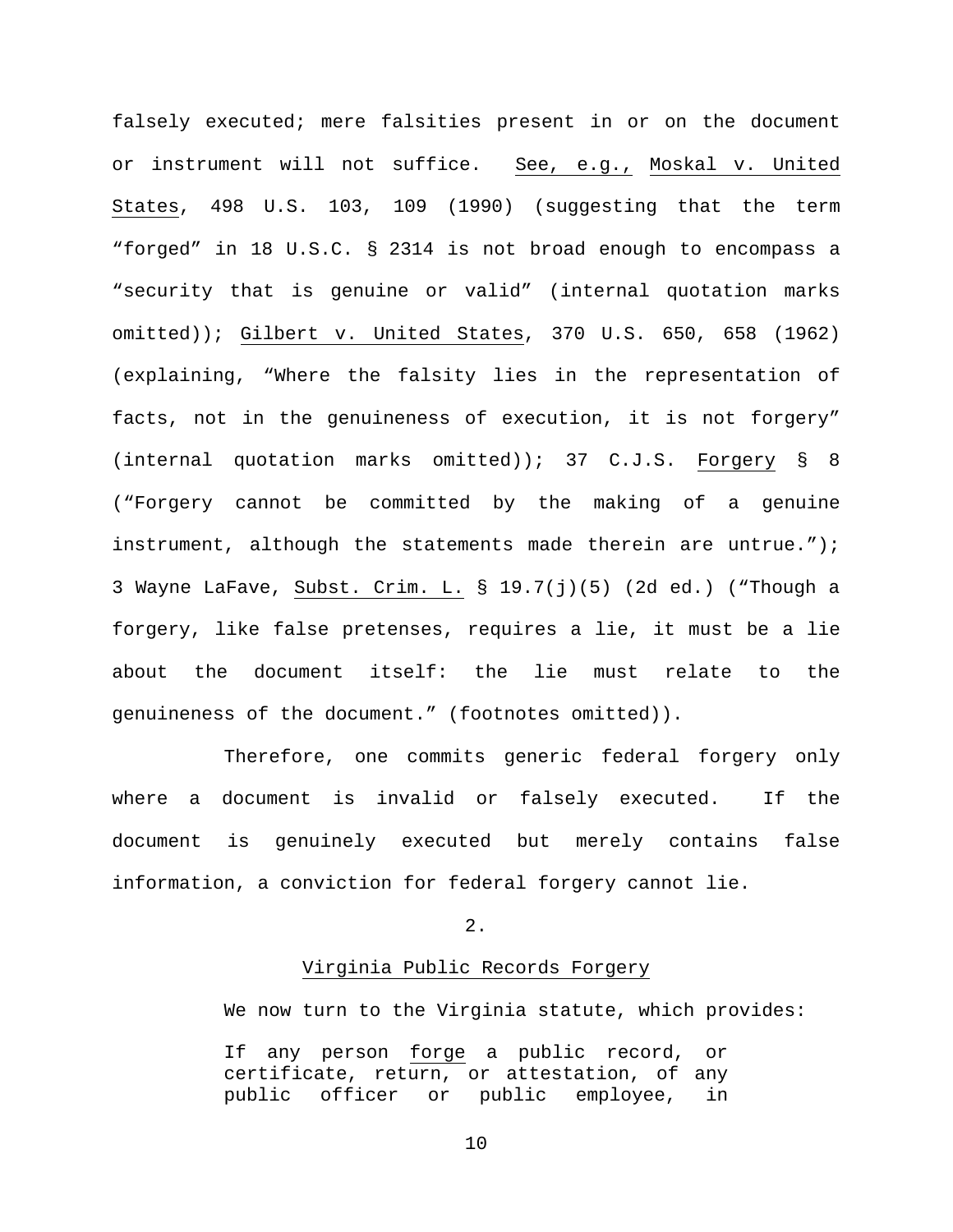relation to any matter wherein such certificate, return, or attestation may be received as legal proof, or utter, or attempt to employ as true, such forged record, certificate, return, or attestation, knowing the same to be forged, he shall be guilty of a Class 4 felony.

Va. Code Ann. § 18.2-168 (emphasis supplied). The statute does not define "forge," but Virginia courts have defined forgery using the same definition set forth in Jones: "the false making or materially altering with intent to defraud, of any writing which, if genuine, might apparently be of legal efficacy, or the foundation of legal liability." Henry v. Commonwealth, 753 S.E.2d 868, 871-72 (Va. Ct. App. 2014) (internal quotation marks omitted); see also Brown v. Commonwealth, 692 S.E.2d 271, 276 (Va. Ct. App. 2010)[.6](#page-10-0)

And, as under federal law, "[w]here the 'falsity lies in the representation of facts, not in the genuineness of

<span id="page-10-0"></span> $6$  The statute under which Petitioner was convicted includes two offenses: forging a public document and uttering said document. Under Virginia law and federal common law, these are separate and distinct offenses. See Goodwin v. Commonwealth, 767 S.E.2d 741, 744 (Va. Ct. App. 2015) ("Code § 18.2–168 . . . prohibits two distinct offenses: forging a public record and uttering, or attempting to employ as true, the forged record."); 37 C.J.S. Forgery § 1 ("At common law, and under some statutes, forgery and the uttering or passing of forged instruments are distinct and separate offenses, in which case neither is included within the other." (footnotes omitted)). Because Petitioner himself submits that he "was convicted of forging a public record" under section 18.2-168, we need only concern ourselves with the forgery aspect of the statute. Pet'r's Br. 2.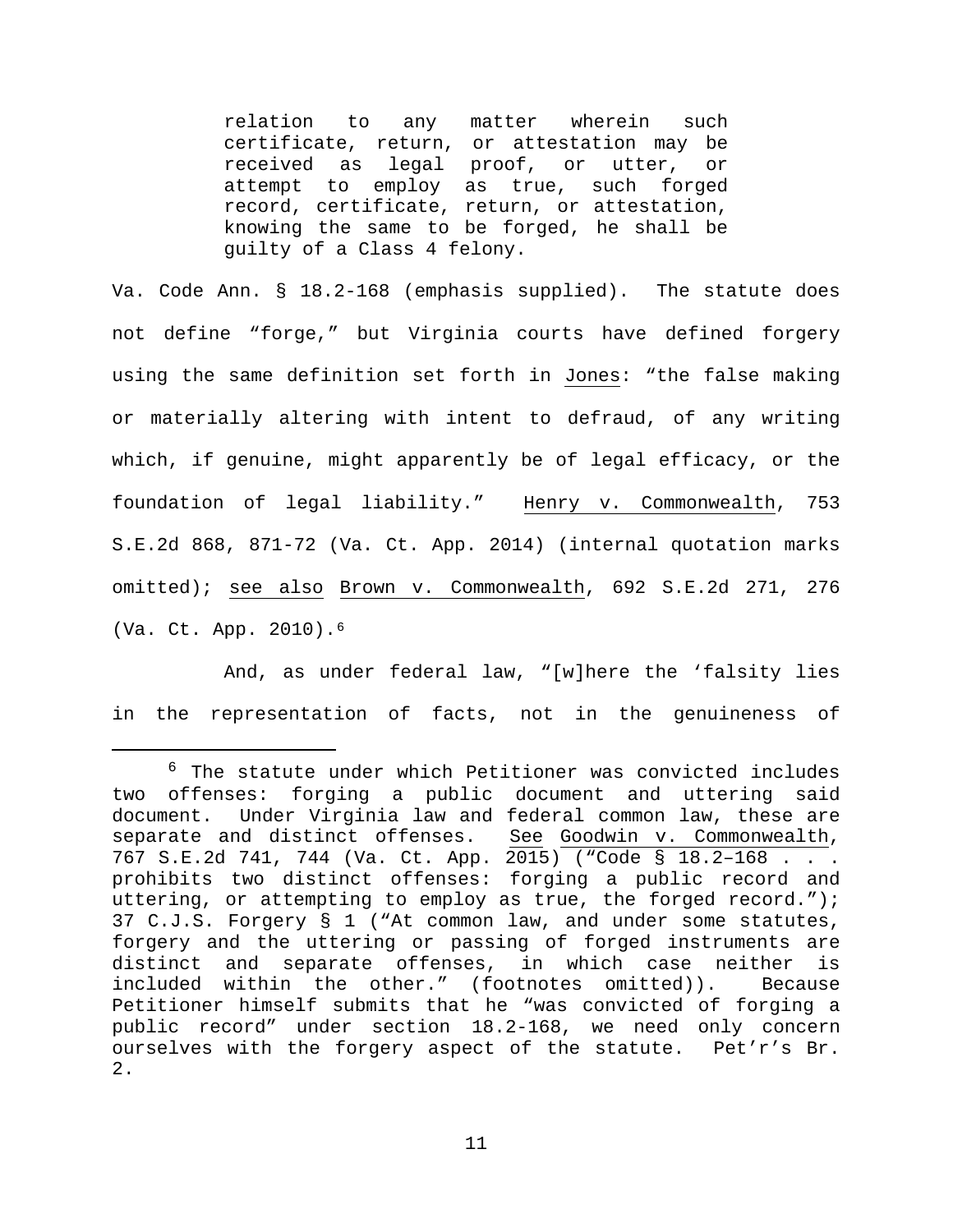execution, it is not forgery.'" Henry, 753 S.E.2d at 871 (quoting Gilbert, 370 U.S. at 658) (alteration in original). Indeed, to prove forgery of a public record in Virginia, the Commonwealth must demonstrate that the defendant's conduct "altered the genuineness and authenticity of th[e] [allegedly forged] document[], making [it] not in fact what [it] purport[s] to be." Id. at 872 (emphasis in original).

# 3.

# Categorical Approach

We now determine whether the Virginia statute "categorically fits within the generic federal definition" of forgery, Hernandez-Zavala, 806 F.3d at 264 (internal quotation marks omitted), or whether it "'sweeps more broadly' and criminalizes more conduct than the generic federal crime," Mena v. Lynch, 820 F.3d 114, 117 (4th Cir. 2016). In so doing, we assess whether there is "a realistic probability, not a theoretical possibility, that [Virginia] would apply its statute to conduct that falls outside the generic definition of a crime." Gonzales v. Duenas–Alvarez, 549 U.S. 183, 193 (2007).

Petitioner believes Virginia forgery sweeps more broadly than federal forgery because a Virginia forgery conviction "can be sustained where the document in question is genuine but merely contains some false information, which is not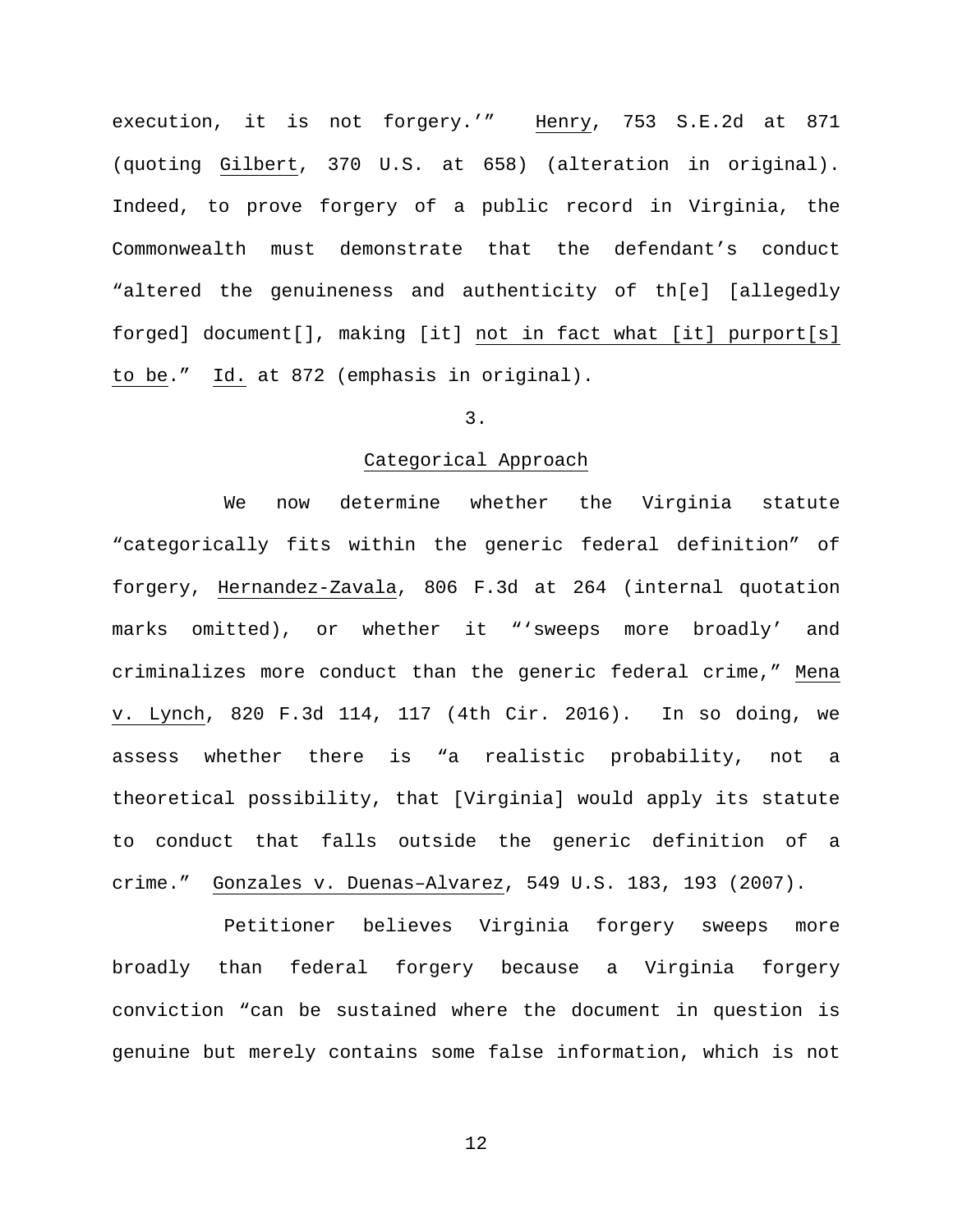a true 'false making' under Fourth Circuit precedent." Pet'r's Br. 6.

The Government inexplicably ignored these arguments in its response brief, preferring instead to reiterate previouslyrejected arguments in favor of remand. Although such an outright failure to join in the adversarial process would ordinarily result in waiver, see Citizens for Appropriate Rural Roads v. Foxx, 815 F.3d 1068, 1078 (7th Cir. 2016) ("Failure to respond to an argument results in waiver." (quoting Bonte v. U.S. Bank, N.A., 624 F.3d 461, 466 (7th Cir. 2010))), two factors militate against that result in this case. First, because resolution of this case ultimately turns on a question of statutory interpretation, we are constrained to consider whether Virginia public record forgery and federal generic forgery are a categorical match. Second, the Government finally got around to addressing the merits in a letter purportedly filed pursuant to Federal Rule of Appellate Procedure 28(j), to which we granted Petitioner leave to respond.<sup>7</sup>

<span id="page-12-0"></span> $7$  Federal Rule of Appellate Procedure 28(j) provides, "If pertinent and significant authorities come to a party's attention after the party's brief has been filed . . . a party may promptly advise the circuit clerk by letter, with a copy to all other parties, setting forth the citations." Fed. R. App. Proc. 28(j) (emphasis supplied). We have made crystal clear "[w]e do not countenance a litigant's use of Rule 28(j) as a means to advance new arguments couched as supplemental authorities." United States v. Ashford, 718 F.3d 377, 381 (4th (Continued)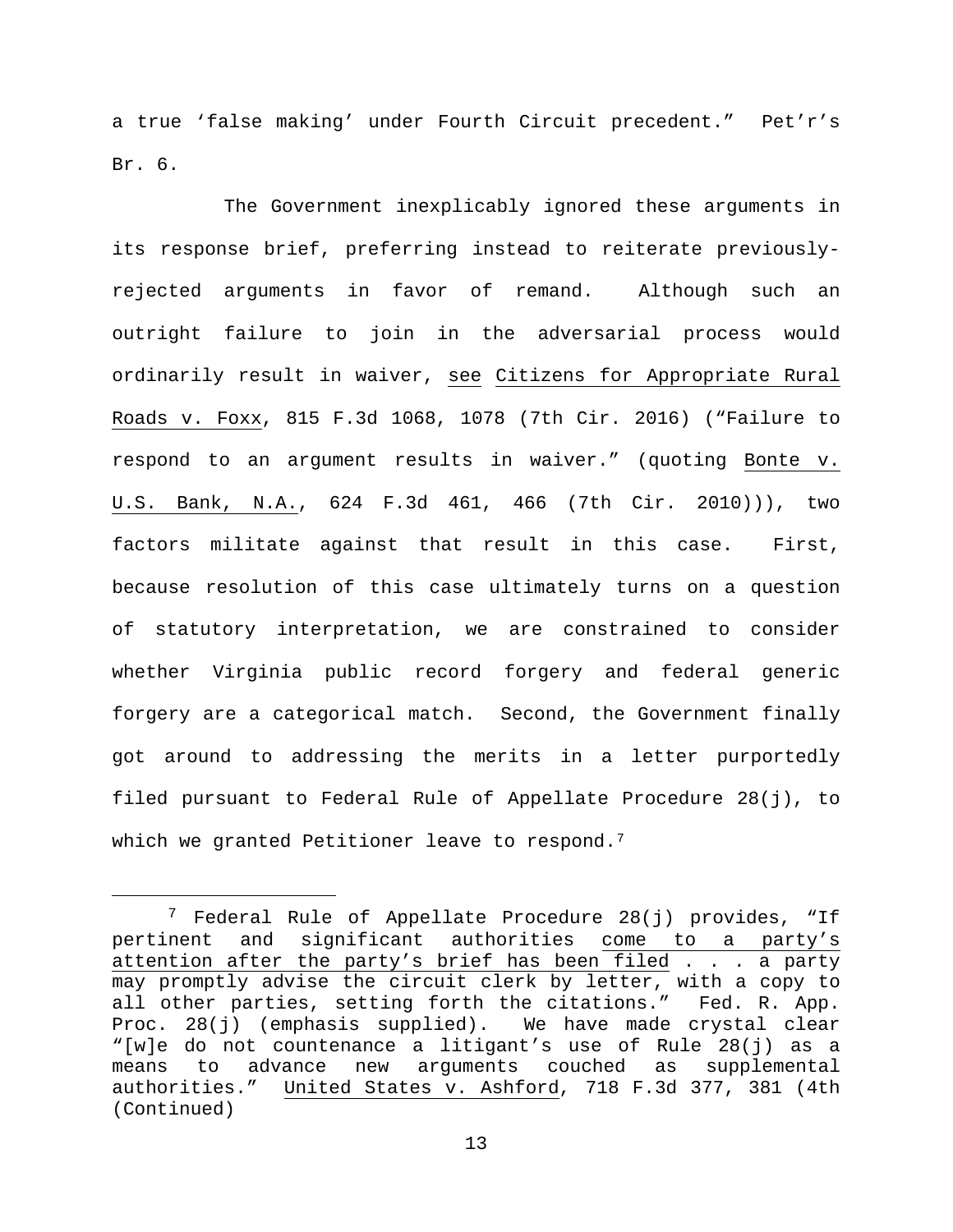Petitioner relies on a single Virginia Court of Appeals decision in support of his argument that, with regard to the "false making" aspect of forgery, Virginia forgery sweeps more broadly than the federal generic definition: Rodriquez v. Commonwealth, 653 S.E.2d 296, 298 (Va. Ct. App. 2007). In Rodriquez, police stopped the defendant, Ivan Rodriquez, because his registration plate had expired, and subsequently learned he did not have a driver's license. See id. Upon being questioned by the officer, Rodriquez verbally provided his brother's identifying information rather than his own, and the officer used that false information to prepare two traffic summonses in the name of Osvaldo Rodriquez. See id. The officer "handed the summonses to [Ivan] Rodriquez, and Rodriquez signed them, using his own name [although] the signature . . . was illegible." Id. Rodriquez was convicted of violating a prior but materially indistinguishable version of Virginia Code Ann. § 18.2-168. On appeal, he argued he did not "falsely make" the writing because the officer prepared and wrote the summonses. Id.

ī

a.

Cir. 2013); see also United States v. Washington, 743 F.3d 938, 941 n.1 (4th Cir. 2014). Here, the Government was fortunate, but circumstances may not be as favorable the next time the Government "creates the risk of an improvident or ill-advised opinion being issued on an unbriefed issue." United States v. Leeson, 453 F.3d 631, 638 n.4 (4th Cir. 2006).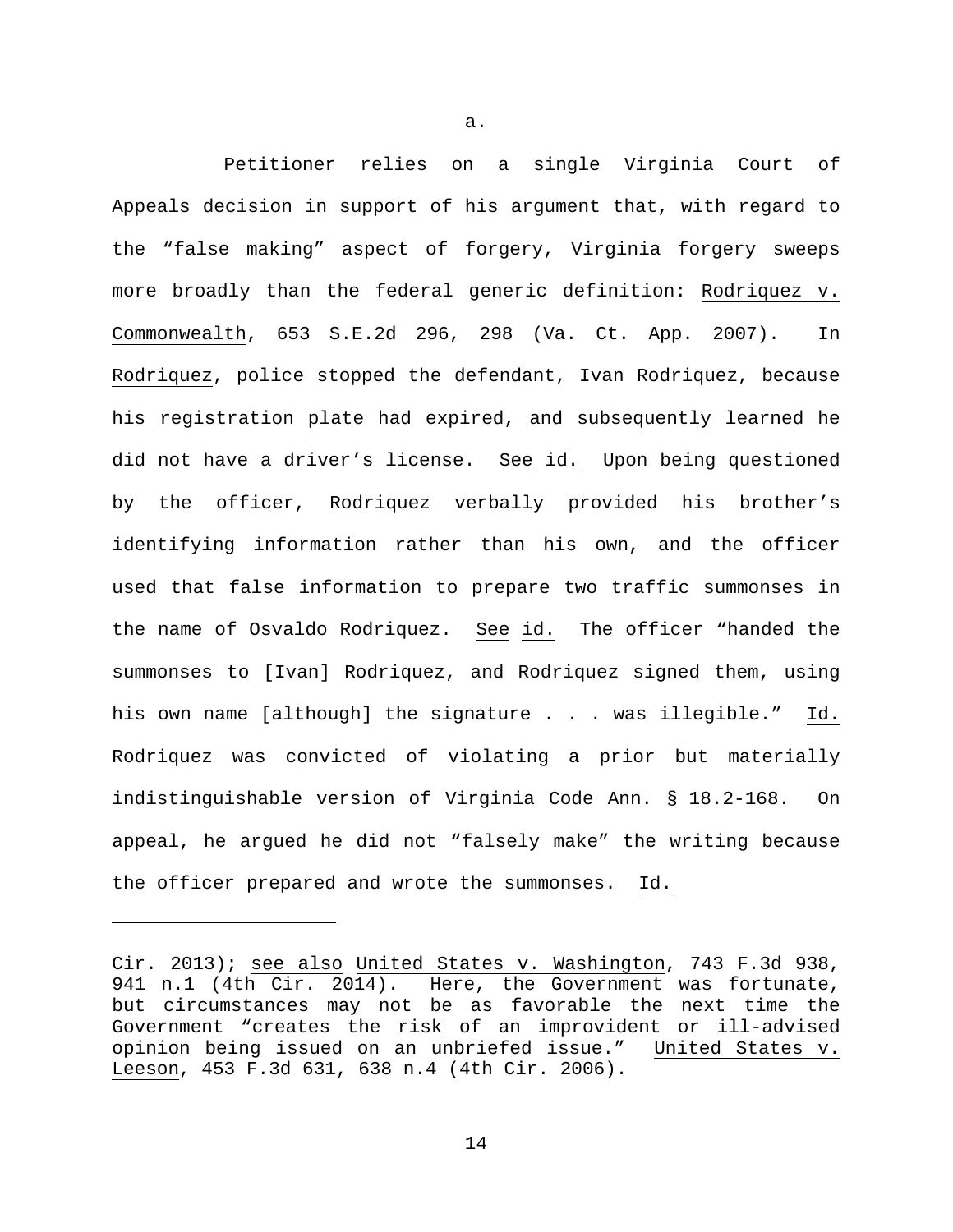The Virginia Court of Appeals disagreed, holding Rodriquez's conduct was sufficient to constitute a "false making" under Virginia law, because "he provided the information to [the officer] as he created the documents and, in doing so, Rodriquez engaged in the 'false making' of the two public documents." Rodriquez, 653 S.E.2d at 298. Crucially, the court found relevant the fact that Rodriquez "sign[ed] [his] own name with the intent that the writing be received as written by another person . . . or sign[ed] in such a way as to make the writing purport to be that of another," which are both "acts of forgery." Id. at 299 (quoting United States v. Price, 655 F.2d 958, 960 (9th Cir. 1981)). The court relied on generic common law forgery principles in explaining, "a person may be guilty of making a false instrument, although he or she signs and executes it in his or her own name, if it is false in any material part and calculated to induce another to give credit to it as genuine and authentic when the instrument is not in fact what it purports to be." Id. (quoting 36 Am. Jur. 2d Forgery § 10 (2001)).

Relying on Rodriquez, the IJ determined "creating a writing that is 'genuine in execution but false as to the statements of fact contained' in it is punishable by the Virginia statute, but falls outside the scope of the generic, common law definition of 'forgery.'" A.R. 93 (quoting Jones,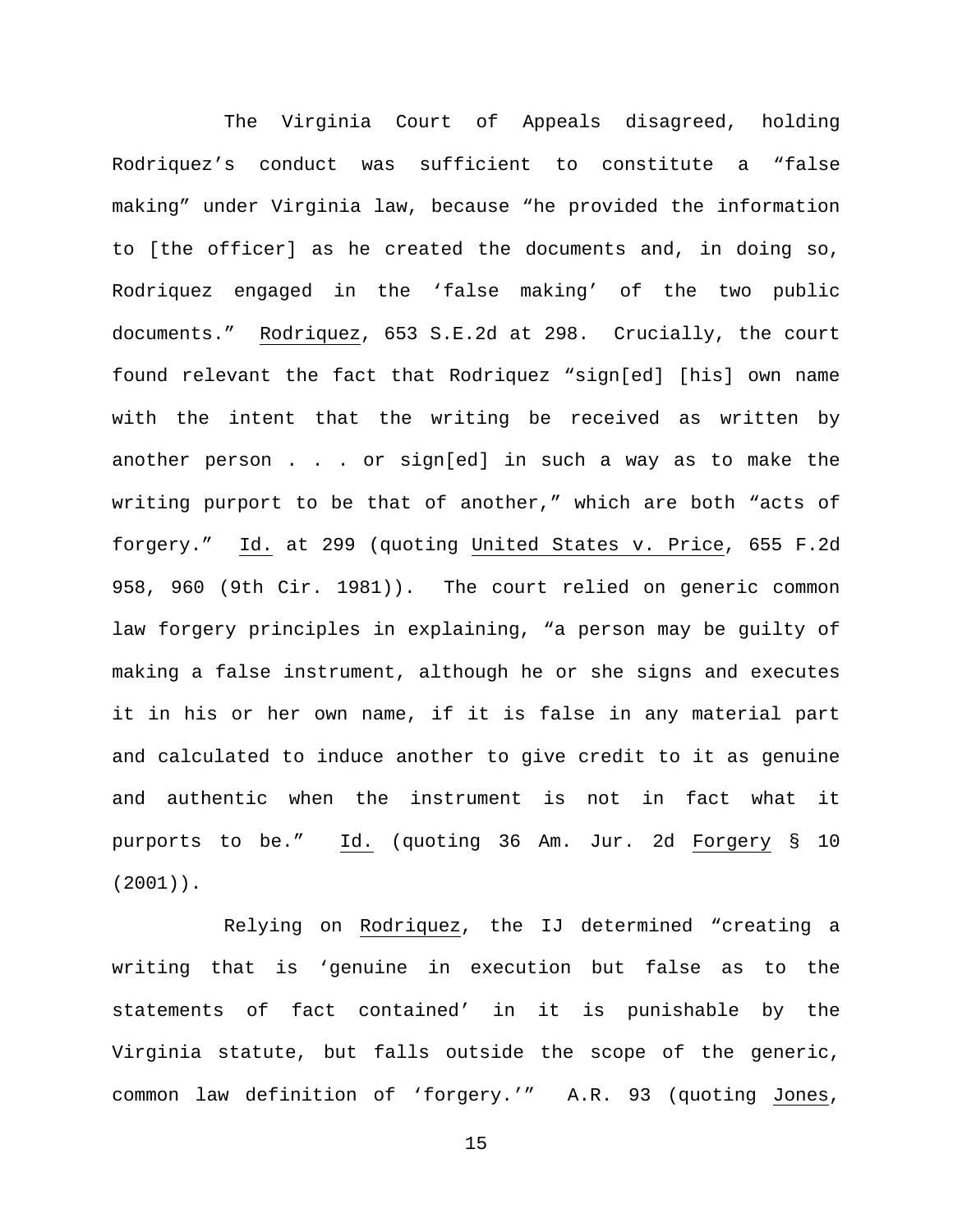553 F.2d at 355). In its ruling, the IJ relied on the premise that Rodriquez involved a document that was "genuine in execution." But this premise is false. The IJ failed to recognize that Rodriquez himself executed the summonses with a misleading signature that did not match the name of the person named in those documents. Indeed, the Rodriquez court itself noted that the summonses as executed were "entirely fraudulent," "not authentic," and "lies." Rodriquez, 653 S.E.2d at 299 n.2. In other words, Rodriquez's conduct resulted in fraudulently executed documents, not merely inaccurate ones.

Later Virginia decisions make clear that Rodriquez did not broaden Virginia bribery beyond the scope of the federal definition of the offense. For example, in Henry v. Commonwealth, the Virginia Court of Appeals reversed the forgery conviction of William Henry, who provided false statements to a court clerk about his financial status in order to obtain indigent legal services. See 753 S.E.2d at 870. Once the clerk recorded this false information on a form application, Henry signed and dated the form. See id.

As the court explained, the form was not forged because the Commonwealth did not prove that Henry's conduct "altered the genuineness and authenticity of those documents." Henry, 753 S.E.2d at 872. The court distinguished Rodriquez, explaining, "in Rodriquez, this Court held that the summonses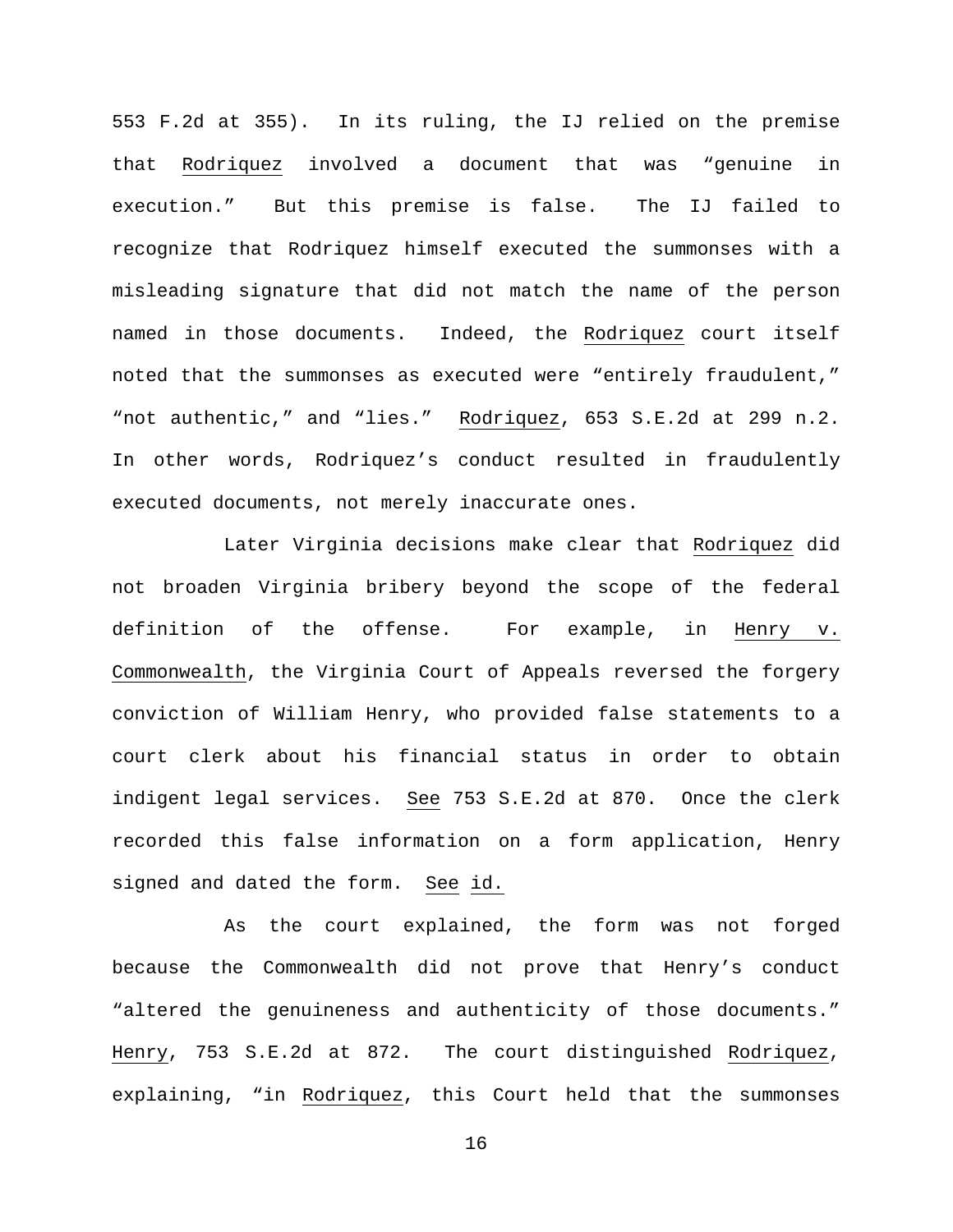were forged because the false identifying information that Rodriquez provided in their making transformed them into something other than what they purported to be -- the documents purported to be summonses for Rodriquez but were forged to be summonses for Rodriquez's brother." Id. at 872-73. In contrast, the form containing Henry's financial information was what it purported to be -- Henry's application for indigent legal services; it "merely contained a false statement of fact." Id. at 873 (alterations and internal quotation marks omitted).

Similarly, in Brown v. Commonwealth, the Virginia Court of Appeals reversed Kaipha Brown's conviction for uttering a forged instrument. See 692 S.E.2d at 272. Brown, an erstwhile United Airlines employee, engaged in a scheme whereby he exploited a "loophole" in United's reservation system. Id. at 273. He would make a reservation on an overbooked flight without payment, volunteer to be "bumped" from the flight in exchange for a voucher, leave the airport with the voucher, and exchange the voucher for an airline ticket. Id.

The Virginia court concluded the vouchers were not forged instruments because "the Commonwealth failed to establish that the vouchers presented by Brown were either falsely made or materially altered in any way." Brown, 692 S.E.2d at 276. Rather, "nothing in the record suggests that the vouchers were anything other than what they purported to be." Id. The court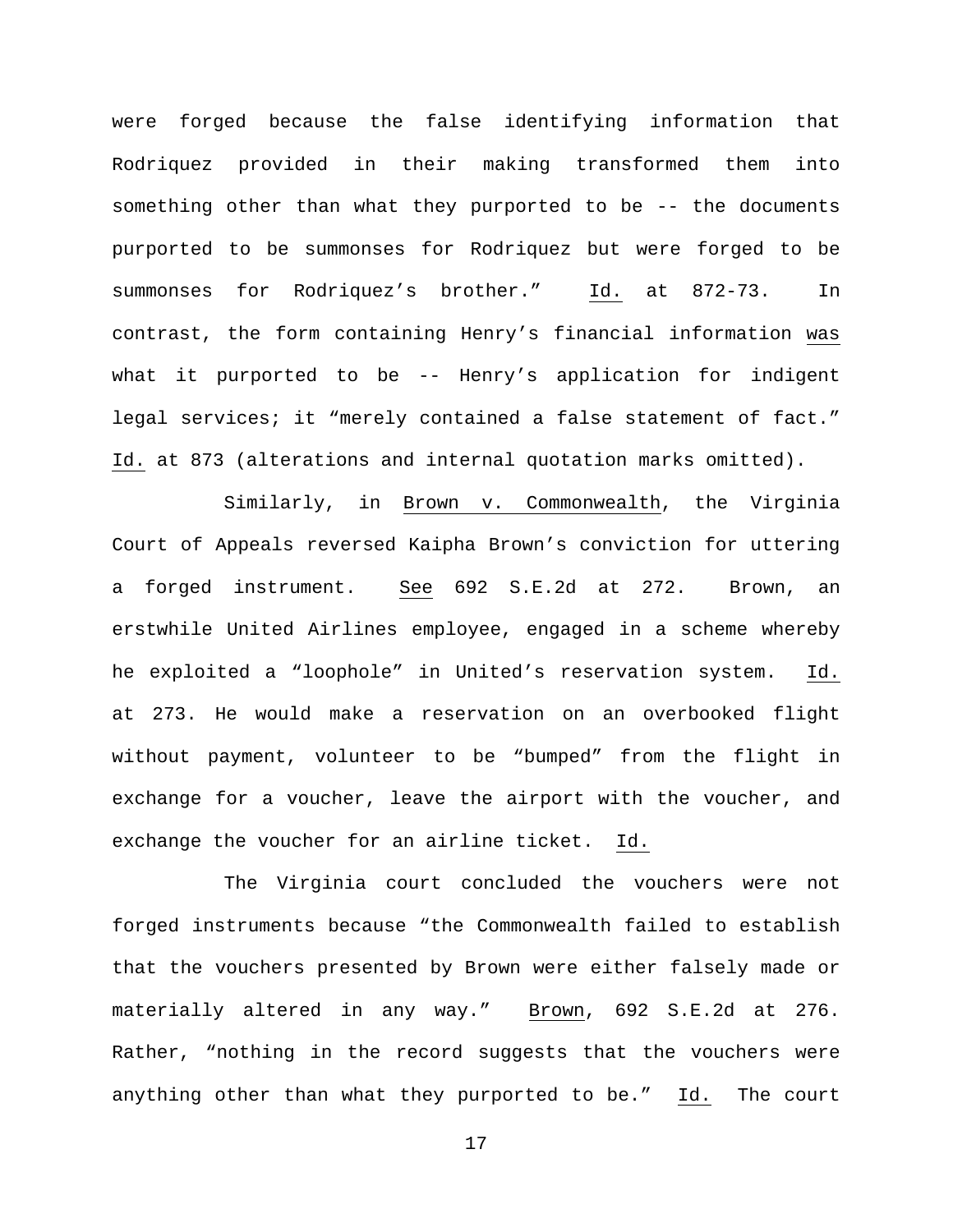also distinguished Rodriquez, explaining that because of Rodriquez's conduct, the documents at issue in that case "purported to be summonses issued to the defendant's brother for traffic infractions. In fact, the summonses were intended for the defendant." Id.

In sum, the Virginia courts have drawn a distinction between fraud that results in an invalid document that is not actually what it purports to be (forgery), and a genuine document that contains false information or is used in a fraudulent manner (not forgery).

### b.

In light of this background, Petitioner has given us no reason to conclude that Virginia "would apply its statute to conduct that falls outside the generic definition" of forgery. Duenas–Alvarez, 549 U.S. at 193. Contrary to Petitioner's argument, as explained by Rodriquez, Henry, and Brown, Virginia does not treat genuine documents containing false statements as forged documents. Thus, the way in which the Virginia courts have defined "forgery" "fits within the 'generic' federal definition" of forgery, and "the state statute shares the nature of the federal offense." Hernandez-Zavala, 806 F.3d at 264.